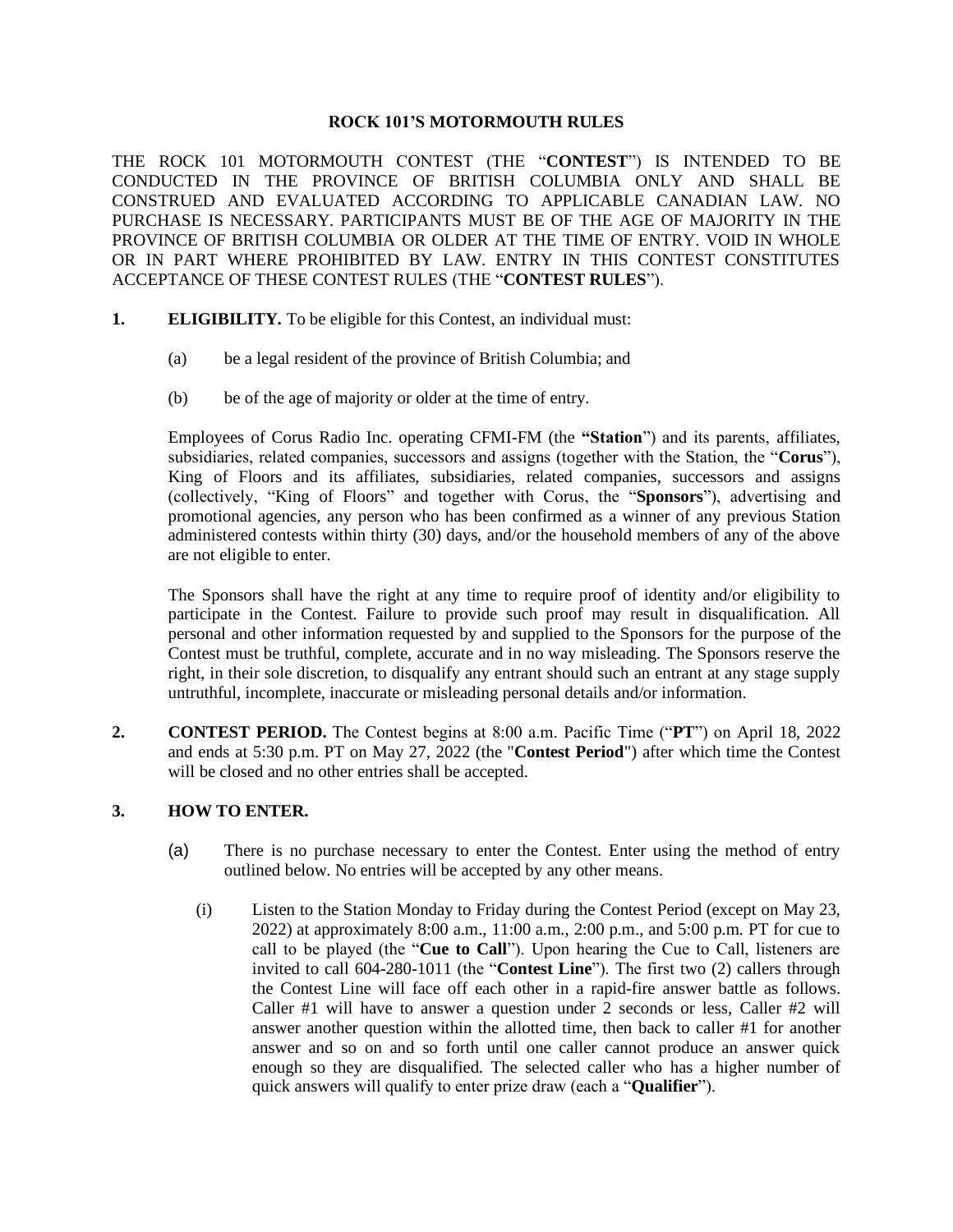- (b) Limit of one (1) entry to the prize draw per Qualifier during the Contest Period. In the case of multiple entries, only the first eligible entry will be considered.
- (c) All entries, become the sole property of the Sponsors and will not be returned for any reason. Entries must be received no later than the end of the Contest Period. Entries will be declared invalid if they are late, illegible, incomplete, damaged, irregular, mutilated, forged, garbled or mechanically or electronically reproduced. Unless otherwise set out herein, no communication or correspondence will be exchanged with entrants except with those selected as a potential winner.
- (d) Streaming listeners may be listening to a delayed stream of the radio signal, which may vary depending on the device on which you are listening and the speed of the internet connection. Sponsors recommend turning on a radio to the Station for the Cue to Call. Sponsors assume no liability for entrants not making timely phone calls to the Station due to delays in the streamed signal.
- (e) If the telephone connection between the Station announcer and an entrant is not clear, such that the announcer and/or entrant cannot hear each other or the entrant is disconnected, that entrant may, in the sole discretion of the Sponsors, be disqualified and the Releasees (defined below) will not be liable in any way.

# **4. PRIZE.**

- (a) **Prize.** There is one (1) prize ("**Prize**") available to be won by the Prize winner ("**Winner**") consisting of ten thousand Canadian Dollars (CDN \$10,000.00).
- (b) Winner is not entitled to monetary difference between actual Prize value and stated approximate Prize value, if any.
- (c) The Sponsors and/or the Sponsors' representatives will contact the Winner to coordinate the provision of the Prize within two (2) business days once the Winner has been successfully contacted and notified of his/her Prize and fulfilled the requirements set out herein.

## **5. PRIZE CONDITIONS.**

- (a) Winner will be responsible for all incidental costs and expenses not explicitly included in the Prize.
- (b) Prize must be accepted as awarded and cannot be transferred, assigned, substituted or redeemed for cash, except at the sole discretion of the Sponsors. Any unused, unclaimed or declined portion of a Prize will be forfeited, have no cash value and the Sponsors shall have no obligation to provide either an alternative or value-in-kind. The Sponsors reserve the right, in their sole discretion, to substitute a prize of equal or greater value if the Prize (or any portion thereof) cannot be awarded for any reason.
- (c) Shipped Prizes shall not be insured and Sponsors shall not assume any liability for lost, damaged or misdirected Prizes.

## **6. WINNER SELECTION.**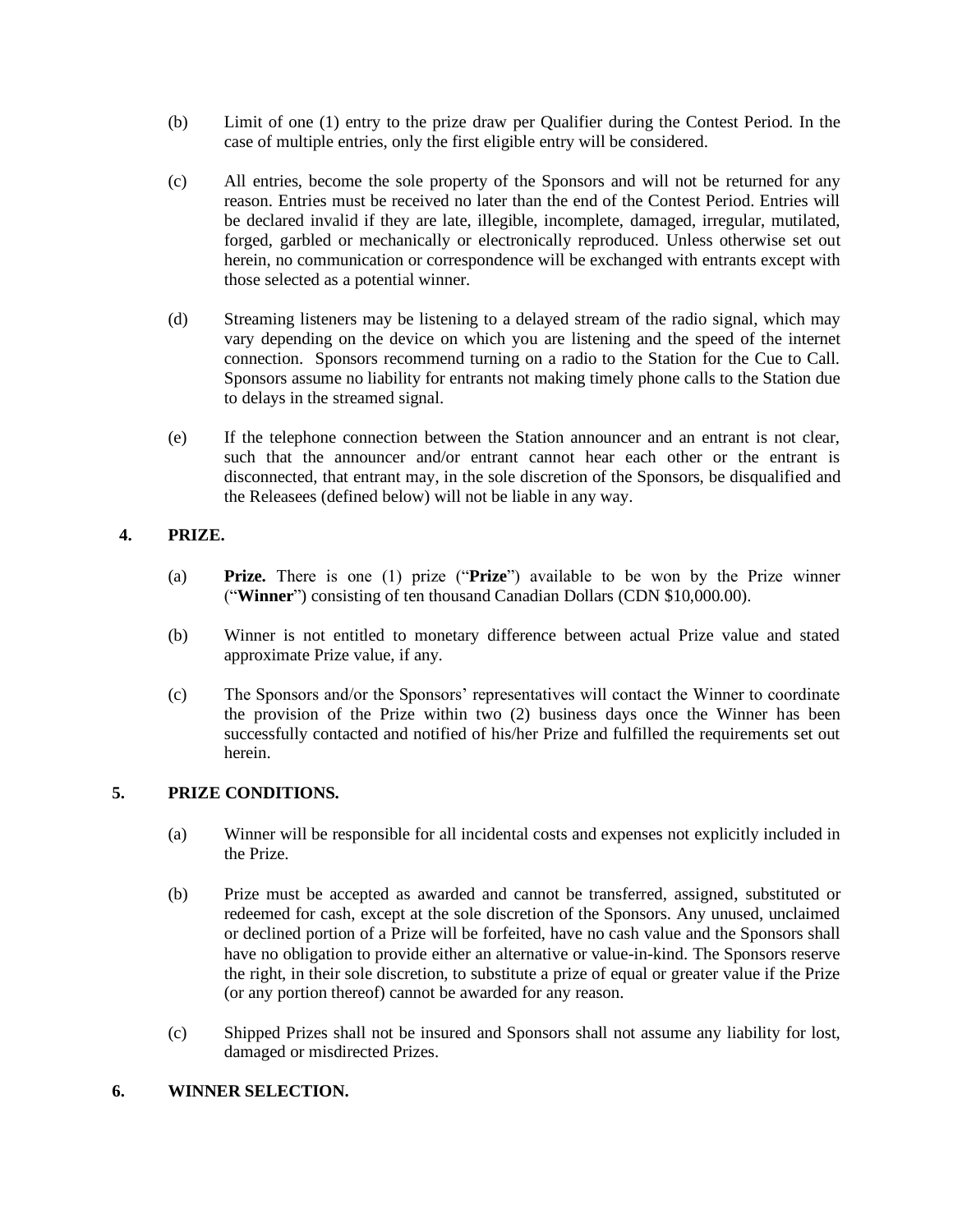One (1) Winner shall be selected by the Station as follows:

- (a) On or about May 27, 2022 in Vancouver, British Columbia, one (1) Qualifier will be selected by a random draw from all eligible entries received during the Contest Period. Before being declared a Winner, the selected entrant shall be required to correctly answer, without assistance of any kind, whether mechanical or otherwise, a time-limited, mathematical skill-testing question to be administered during a pre-arranged telephone call or by e-mail, to comply with the Contest Rules and sign and return the Release (described below).
- (b) The odds of being selected as a potential winner are dependent upon the total number of people who call the Contest Line during a Cue to Call and the ability of the Qualifiers to provide correct answers. Once a Qualifier, the odds of being selected as a potential winner are one (1) in one hundred and sixteen (116).
- (c) THE SELECTED ENTRANT WILL BE NOTIFIED BY TELEPHONE NO LATER THAN MAY 30, 2022 AT 9:00 A.M. AND MUST RESPOND WITHIN TWO (2) BUSINESS DAYS OF NOTIFICATION. Upon notification, the selected entrant must respond by telephone or e-mail (as specified in the notification) to the contact number or e-mail address provided no later than the indicated deadline set out in the Contest Rules and/or the notification. If the selected entrant does not respond accordingly, he/she will be disqualified and will not receive a Prize and another entrant may be selected in the Sponsors' sole discretion until such time as an entrant satisfies the terms set out herein. The Sponsors are not responsible for the failure for any reason whatsoever of a selected entrant to receive notification or for the Sponsors to receive a selected entrant's response.
- (d) If, as a result of an error relating to the entry process, drawing or any other aspect of the Contest, there are more selected entrants than contemplated in these Contest Rules, there will be a random draw amongst all eligible Prize claimants after the Contest's closing date to award the correct number of Prizes.
- **7. RELEASE.** Winner will be required to execute a legal agreement and release ("**Release**") that confirms Winner's: (i) eligibility for the Contest and compliance with these Contest Rules; (ii) acceptance of the Prize as offered; (iii) release of each of the Sponsors and their respective parent companies, subsidiaries, affiliates and/or related companies and each of their employees, directors, officers, suppliers, agents, sponsors, administrators, licensees, representatives, advertising, media buying and promotional agencies (collectively, the "**Releasees**") from any and all liability for any loss, harm, damages, cost or expense arising out of participation in the Contest, participation in any Contest-related activity or the acceptance, use, or misuse of any Prize, including but not limited to costs, injuries, losses related to personal injuries, death, damage to, loss or destruction of property, rights of publicity or privacy, defamation, or portrayal in a false light, or from any and all claims of third parties arising therefrom; and (iv) grant to the Sponsors of the unrestricted right, in the Sponsors' collective or individual discretion, to produce, reproduce, display, publish, convert, post, serve, broadcast, communicate by telecommunication, exhibit, distribute, adapt and otherwise use or re-use the Winner's name, statements, image, likeness, voice and biography in any and all media now known or hereafter devised, in connection with the Contest and the promotion and exploitation thereof. The executed Release must be returned within two (2) business days of the date indicated on the accompanying letter of notification or the verification as a Winner or the selected entrant will be disqualified and the Prize forfeited.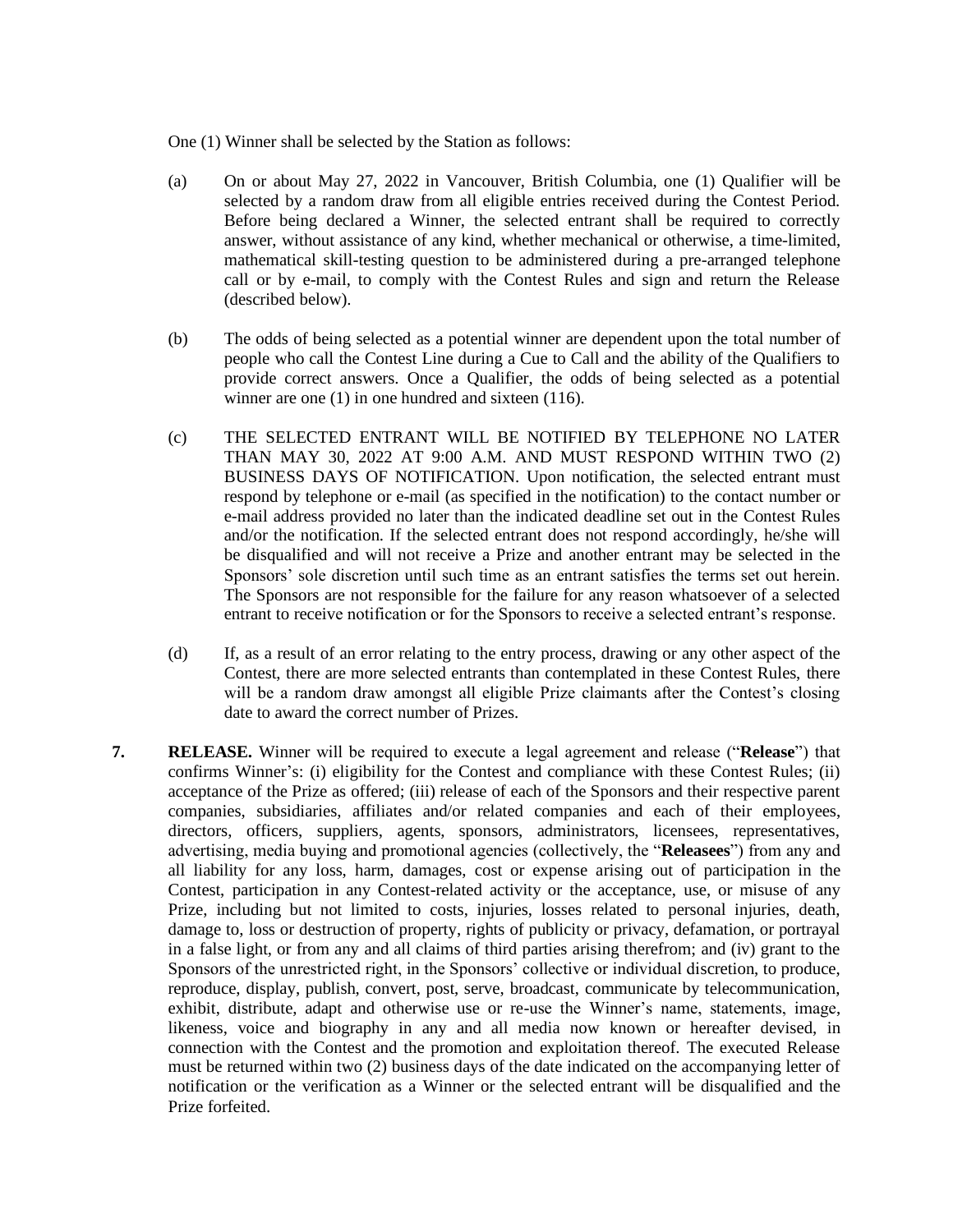- **8. INDEMNIFICATION BY ENTRANT.** By entering the Contest, each entrant releases and holds Releasees harmless from any and all liability for any injuries, loss or damage of any kind to the entrant or any other person, including personal injury, exposure to the COVID-19 virus, death, or property damage, resulting in whole or in part, directly or indirectly, from: (a) their participation in the Contest or any Contest-related activity; (b) the acceptance, use, or misuse of any Prize; or (c) any breach of the Contest Rules. Each entrant agrees to fully indemnify Releasees from any and all claims by third parties relating to the entrant's participation in the Contest, without limitation.
- **9. LIMITATION OF LIABILITY.** The Sponsors assume no responsibility or liability for lost, late, unintelligible/illegible, falsified, damaged, misdirected or incomplete entries, notifications, responses, replies or any Release, or for any telephone, hardware or technical malfunctions that may occur, including but not limited to malfunctions that may affect the transmission or nontransmission of an entry. The Sponsors are not responsible for any incorrect or inaccurate information, whether caused by any of the equipment or programming associated with or utilized in the Contest or by any technical or human error which may occur in the administration of the Contest. The Sponsors assume no responsibility for any error, omission, interruption, deletion, defect, delay in operation or transmission, communications line failure, theft or destruction or unauthorized access to, or alteration of, entries. The Sponsors assume no responsibility or liability in the event that the Contest cannot be conducted as planned for any reason, including those reasons beyond the control of the Sponsors, such as unauthorized intervention, fraud, technical failures, or corruption of the administration, security, fairness, integrity or proper conduct of this Contest.
- **10. CONDUCT.** By participating in the Contest, each entrant is deemed to have executed and agrees to be bound by the Contest Rules, which will be posted at<https://rock101.com/> throughout the Contest Period. Each entrant further agrees to be bound by the decisions of the Sponsors, which shall be final and binding in all respects. The Sponsors reserve the right, in their sole discretion, to disqualify any entrant found to be: (a) violating the Contest Rules; (b) tampering or attempting to tamper with the entry process or the operation of the Contest; (c) violating the terms of service, conditions of use and/or general rules or guidelines of any Corus property or service; and/or (d) acting in an unsportsmanlike or disruptive manner, or with intent to annoy, abuse, threaten or harass the Sponsors or any other person. CAUTION: ANY ATTEMPT TO DELIBERATELY UNDERMINE THE LEGITIMATE OPERATION OF THE CONTEST MAY BE A VIOLATION OF CRIMINAL AND CIVIL LAWS. SHOULD SUCH AN ATTEMPT BE MADE, THE SPONSORS RESERVE THE RIGHT TO SEEK REMEDIES AND DAMAGES TO THE FULLEST EXTENT PERMITTED BY LAW, INCLUDING BUT NOT LIMITED TO CRIMINAL PROSECUTION.

#### **11. PRIVACY / USE OF PERSONAL INFORMATION.**

(a) By participating in the Contest, each entrant: (i) grants to the Sponsors the right to use his/her name, mailing address, age range, telephone number, and e-mail address, (collectively the "**Personal Information**") for the purpose of administering the Contest, including but not limited to contacting and announcing the Winner and coordinating the provision of the Prizes; (ii) grants to the Sponsors the right to use his/her Personal Information for publicity and promotional purposes relating to the Contest, in any and all media now known or hereafter devised, without further compensation unless prohibited by law; and (iii) acknowledges that the Sponsors may disclose his/her Personal Information to third-party agents and service providers of any of the Sponsors in